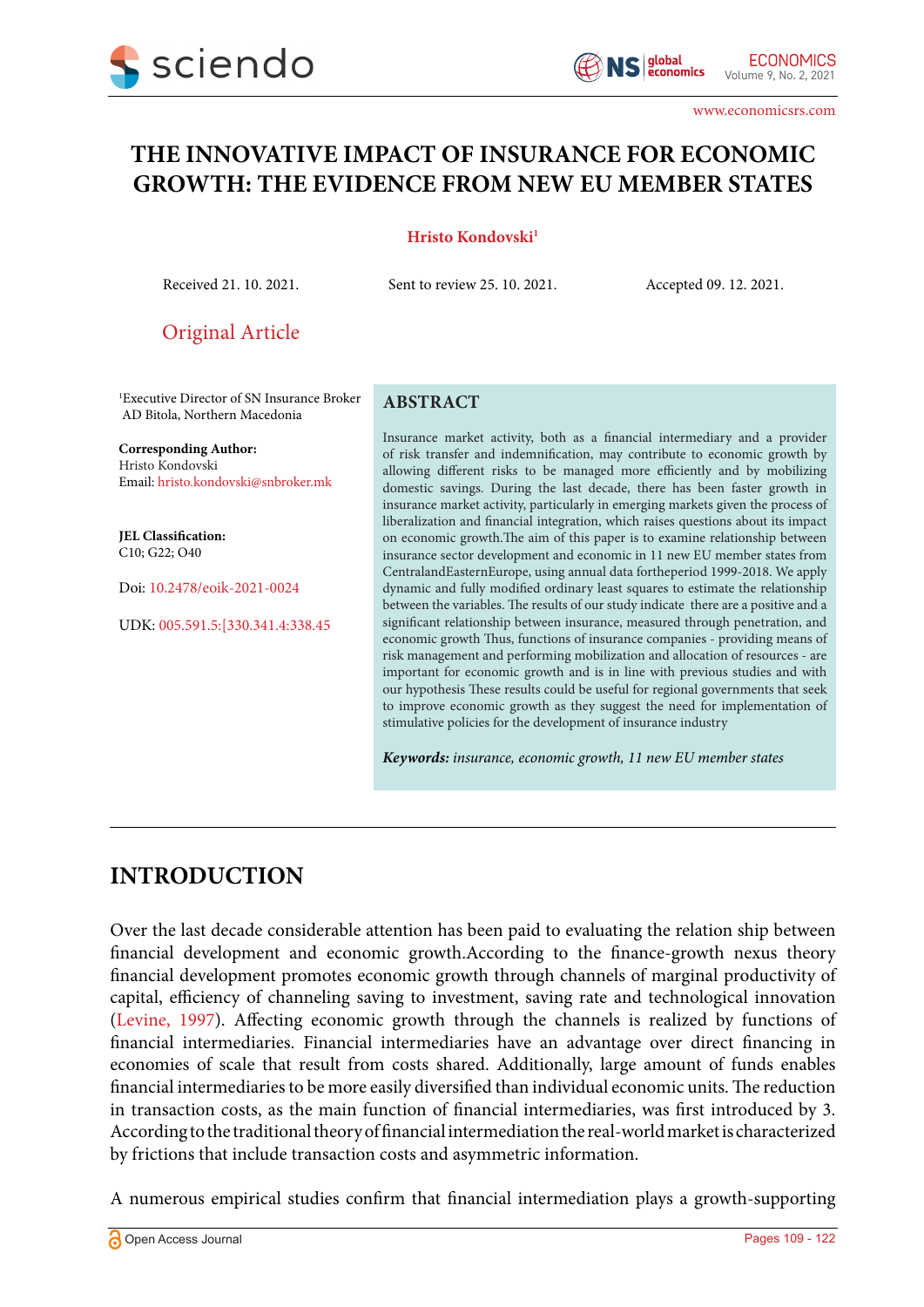role. Empirical research conducted by King and Levine (1993) about the impact of the banking sector on the development of the economy showed that the banking sector contributes to economic growth and that there is a positive causal relationship between banking sector and economic growth ([Levine, 1997](#page-11-0)). Among financial intermediaries, in performing functions of financial system insurance companies is growing in importance. Like other financial institutions such as banking and the stock marketthe importance of insurance,is crutial for the sustainable economic growth of any country [Peleckiene et al \(2019\)](#page-12-0). The importance of insurance cannot be denied because of its economic outlook, for instance, insurance spending is 6.23% of World's GDP ([Sigma Swiss-Re,](#page-12-0) [2016\)](#page-12-0). More precisely, insurance spending for developed countries is around 8–11% whereas it is 2–4% for developing countries. However, statistics revealed a significant reduction, from 88– 67%, in the share of developed countries premium since 2005 and an upward shift in insurance premiums for emerging and developing countries ([Swiss-Re, 2016](#page-12-0)). But, unlike other financial activities there are relatively small number of empirical studieswho have investigate the impact of the insurance industry on economic growth. Although banking, insurance, and securities markets are closely related, insurance performs some what different economic functions [Brainard \(2008\).](#page-11-0) Bearing this in mind it requires particular attention and analysis.The relationship between the insurance sector and economic growth hasreceived increasing interest among scholars in recent studies. The research of the insurance–growth nexus has held an inconclusive explanation about the association between these variables [Peleckiene et al \(2019\)](#page-12-0). Researchers have debated over the nature of causality,whether insurance development causes economic growth or economic growth leadsinsurance sector or both variables cause each other. A number of questions must be answered about how the growth of economy associates with the insurance industry. According to [Cristea et al](#page-11-0) [\(2014\)](#page-11-0), insurance becomes a major component in certain countries. The contribution of insurance to GDP of the economies being over 10% in some European countries, such as The Netherlands, the UK and Finland, has shown that it is even higher as the economic development is higher. Even though the potential contribution of the insurance sector on economic growth has been recognised, the assessment of the insurance–growth nexushas not been studied as much as that of the banking sector [\(Cristea et al., 2014](#page-11-0)).Moreover, the results of insurance–growth studies have varied across the countries dueto the levels of socio-economic development, nature of economic structures, financialmarkets development, and the period analysed and methodology applied. What is moreimportant, studies examining the relationship between insurance and economic growthhave been scarce. According to ([Zou and Adams, 2006](#page-12-0)) property insurance can facilitate bank intermediation, for example by partialprotection that would affect the reduction of credit risk to promoting higher levels of lending In terms of impact on the stock market, the development of insurance, especially life insurance, may contribute to its development through investment funds (savings) in stocks and bonds ([USAID 2006](#page-11-0)). In this context, the main objective of this paper is to examine the impact of the insurance industry on economic growth. Our sample consists 11 new EU member states(Bulgaria, Croatia, Czech Republic, Estonia, Hungary, Latvia, Lithuania, Poland, Romania, Slovak Republic and Slovenia), over the 1999-2018 period. As proxy of insurance sector development we usingpenetration of insurance.We apply Fully Modified Ordinary Least Squares (FMOLS) and the Dynamic Ordinary Least Squares (DOLS) estimation techniques The paper is organized as follows. Section 2 briefly reviews the existing cross-country studies of who has investigate the relationship between insurance sector and economic growth. Section 3 introduces the empirical methodology and data. The results are presented and interpreted in section 4. Finally, section 5 synthesizes paper findings and offers policy-relevant recommendations.

### **1. LITERATURE REVIEW**

In this section we present a brief sublimate of empirical literature concerning the relationship between insurance sector and economic growth. When it is noted that often the relationship between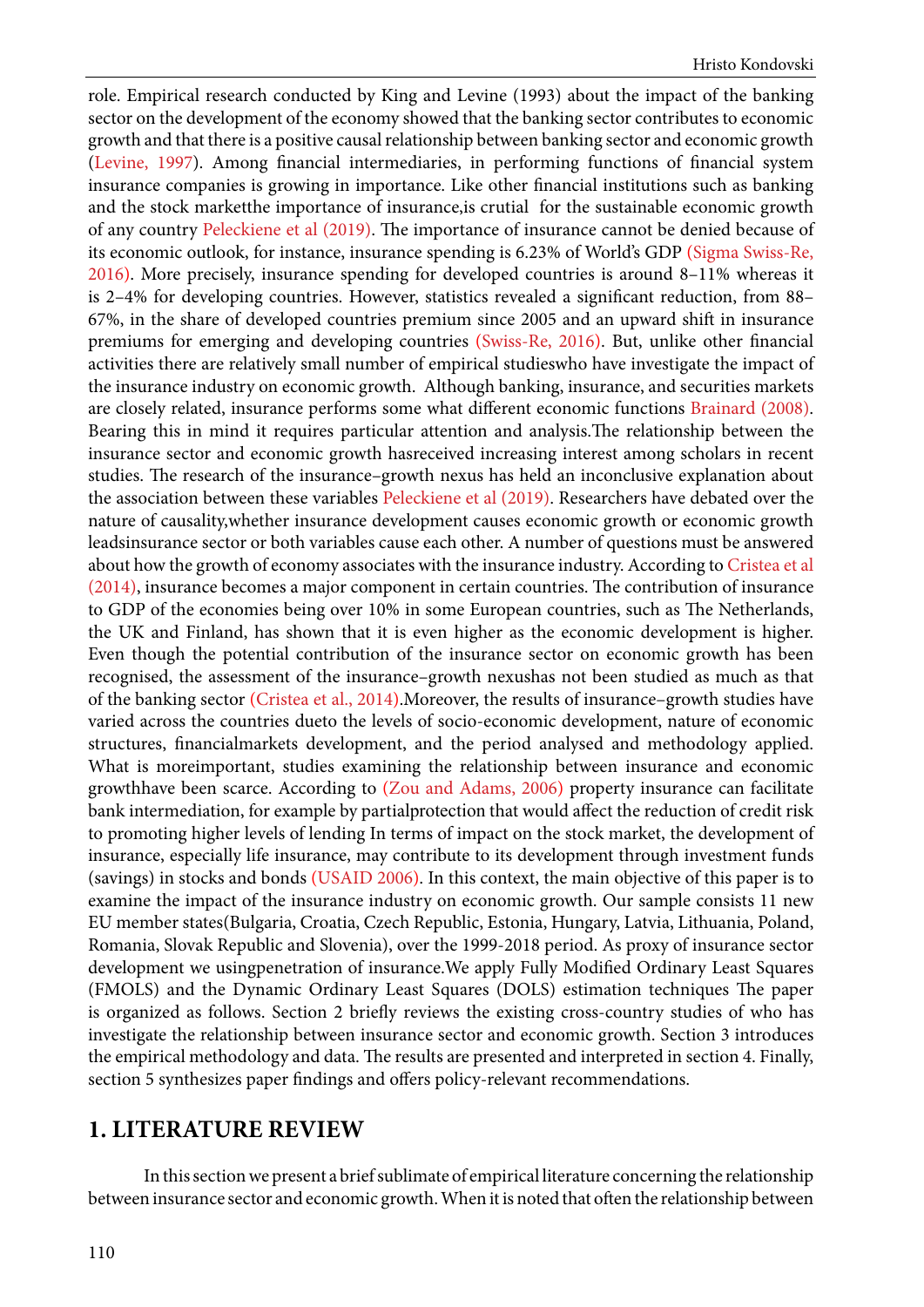insurance sector and economic growth is explored in panel context (studies of groups of countries). [Webb, Grace and Skipper \(2002\)](#page-12-0) examine whether banks, life and nonlife insurers individually and collectively contribute to economic growth, They use cross-country data for 55 countries for the period 1980-1996 year. As a measure of the impact of insurance on economic development used by the authors is insurance penetration (insurance premium to GDP) for both life and non-life insurance, respectively. Research has shown that the penetration of life insurance is significantly positive correlated with economic growth, and that relationship is mutual. In addition, they stated that there is no link between economic development and non-life insurance

Empirical study of the [Arena \(2008\)](#page-11-0) on the relationship between insurance and economic growth includes 56 countries (as developed and developing countries) for the period 1976-2004 year. Insurance premiums are used as proxies of total and life and non-life insurance activity separately. Results show positive and significant effect of life and non-life insurance on economic growth. Impact of life insurance on economic growth is the high only for developed countries. In the case of nonlife insurance, its impact is significant in both developed and developing countries, but this impact is greater in developed countries than in the developing countries. [Haiss and Sumegi \(2008\)](#page-11-0) apply panel data analysis over the period of 1992–2004 for 29 OECDcountries to explore the relationship between insurance and economic growth. They found that insurancedifferently affects economic growth of countries, for example, life insurance has becomemore significant for 15 OECD countries while non-life insurance has the same for rest of the 14countries. [Kjosevski \(2011\)](#page-11-0) wasinvestigated the relationship of insurance and economic growth for the Macedonia using the multiple regression models. Results highlighted that aggregate insurance industry and non-life insurance has a positive and significant effect on economic growth of Macedonia for the period 1995–2010. On the other hand, life insurance has significant but negatively affecting the economic growth of Macedonia. The author claimed that astrong banking sector (saving substitute and investment channel) could be the possible reason for the negative relationship between life insurance and economic growth for Macedonia. [Peleckiene et al \(2019\)](#page-12-0) has examined the relationships between insurance and economic growth across the European Union countries He was used annual data over the period of 2004–2015. His research has led to the following broad conclusions: (1) descriptive statistics analysis has shown that the insurance sector development is higher in economically rich countries, such as the UK,Denmark, Finland, Ireland, France and The Netherlands; (2) a positive statistically significant relationship between insurance penetration and economic growth has been detected in Luxembourg, Denmark, The Netherlands and Finland. Besides, a negative statistically significant relationship has been identified in Austria, Belgium, Malta, Estonia and Slovakia; (3) Granger test has shown unidirectional causality running from GDP to insurance in Luxembourg and Finland; and unidirectional causality from insurance to GDP in The Netherlands, Malta and Estonia. The case of Austria has shown bidirectional causality between the variables. The analysis has presented the absence of causality between insurance and economic growth in Slovakia Although there are strong theoretical explanations for the positive impact of the insurance sector on economic growth, the results of empirical research conducted to date are different. However, we can say that the number of empirical studies is relatively small, especially compared to those of bank contribution to economic growth [Levine \(1997\), Dawson \(2008\)](#page-11-0). Moreover, the impact of insurance on the growth of the economy in transition countries is examined separately, as part of a study [\(Haiss and](#page-11-0)  [Sümegi, 2008\)](#page-11-0). Based on the analysis of theoretical foundations and empirical research will further focus on empirical analysis.

## **2. DATA AND METHODOLOGY**

Our study dataset consists of a sample of 11 new EU members states (NMS) from Central, Eastern and Southeastern Europe (Bulgaria, Croatia, the Czech Republic, Estonia, Hungary, Latvia, Lithuania, Poland, Romania, the Slovak Republic and Slovenia) using annual data for the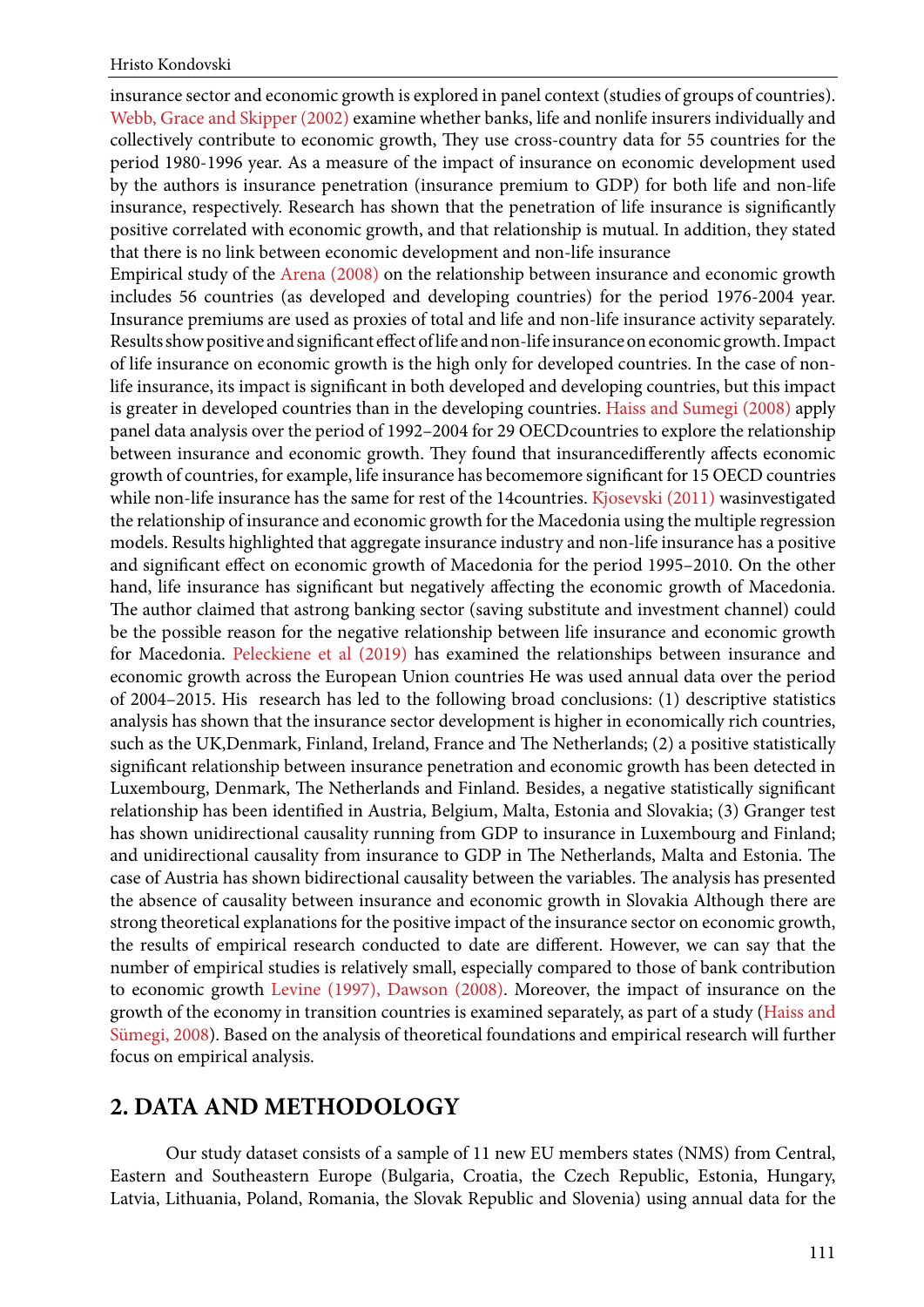period 1999-2018. The selection of countries is based on their deepening political, economic, and institutional integration with the European Union (EU). The core determinants selected in our model have been used in the academic literature [\(Kjosevski 2011](#page-11-0), [Peleckiene et all 2019](#page-12-0)). The internationally comparable and reliable data comes from a variety of providers: Sigma, Swiss Re Economic Research & Consulting, Swiss Re, Zurich and national insurance associations, IMF's International Financial Statistics and Monetary and Financial Statistics database, European Central Bank's (ECB) Statistical Data and the World Bank's World Development Indicators. Based on the theoretical guidance from the literature review, the following explanatory variables will be used:

1. Macroeconomic determinants:Exports of goods and services (% of GDP) (export) General government final consumption expenditure (annual % growth) (consum)Gross capital formation (% of GDP) (gcf)the inflation rate (*infl*);

2. Financial determinants: insurance companies' penetration as a percent of GDP (*penetra)*, Bank credit to private sector (% of GDP), (bcps) and a stock market capitalisation (*smc*),

Our analysis focuses on the impact of insurance on economic growth and interection ofinsurance in promoting economic growth. As insurers collect premiums for their risk transfer and indemnification services, insurance premiums are used as a standard measure of insurance market development in insurance literature. However, some researchers use total premiums (e.g. [Ward](#page-12-0) [and Zurbruegg, 2000\)](#page-12-0) while others use penetration or dentisity (e.g. [Webb, Grace and Skipper,](#page-12-0) [2002;](#page-12-0) [Haiss and Sumegi, 2008](#page-11-0); [Arena, 2008](#page-11-0) [Peleckiene et al. 2019](#page-12-0)). as a measure of development of insurance. In this study we will follow [Peleckiene et al. \(2019\)](#page--1-0) and as a measure of insurance growth we will used insurance penetration. We hypothesise positive impact of insurance penetration on economic growth. The next two are also financial variables - banking and stock market development. In the literature many studies ([Levine, 1999;](#page-11-0) [Levine and Zervos, 1998;](#page-11-0) [Beck and](#page-11-0) [Levine, 2004\)](#page-11-0) have showed that better developed financial systems have positive effect on economic growth. According to the [Arena \(2008\)](#page-11-0) inconsitencies exist regarding the complementarity and supplementarity effect between banks and capital market development and thus their conjoint effect on economic growth. Furthemore some researchers use only the effect of banking [\(Ward](#page-12-0) [and Zurbruegg, 2000;](#page-12-0) [Webb, Grace and Skipper, 2002,](#page-12-0) [Adams et al., 2009](#page-11-0)) while others examine the effect of capital market development as well [\(Arena, 2008](#page--1-0)). Bearing this in mind we assume that both banking and capital markets are important for economic growth. Following mentioned previous studies in insurance related literature and banking related literature (e.g. [King and Levine,](#page-11-0) [1993;](#page-11-0) [Beck and Levine, 2004\)](#page-11-0) we use the ratio of bank credit to private sector in relation to GDP (private credit). Following [Arena \(2008\)](#page-11-0) as a proxy for capital market development effect on economic growth we use stock capitalization divided by GDP. For these two variables we expect to be positively related to economic growth. The next variable is investment. We follow common [Kjosevski \(2011\)](#page-11-0) and we used gross capital formation (formerly gross domestic investment) as a proxy for investment. Gross capital formation consists of outlays on additions to the fixed assets of the economy plus the net changes in the level of inventors. The expected sign of the coefficient is positive. The following control variable used in our research as a determinant of economic growth is exports of goods and services in relation to GDP. Empirical studies have confirmed that export positively affect economic growth. This variable is also present as additional explanatory variable in insurance related literature that examines how insurance market development affects economic growth ([Webb, Grace and Skipper, 2002;](#page-12-0) [Arena, 2008\)](#page-11-0). For this variable we expect to be positively related to economic growth. The government has an important role for the establishment of framework for private sector development in every economy. However, numerious theoretical and empirical research suggest that the larger government consumption the less developed will be financial system, and especially insurance industry. For example, [Beenstock, Dickinson and](#page-11-0)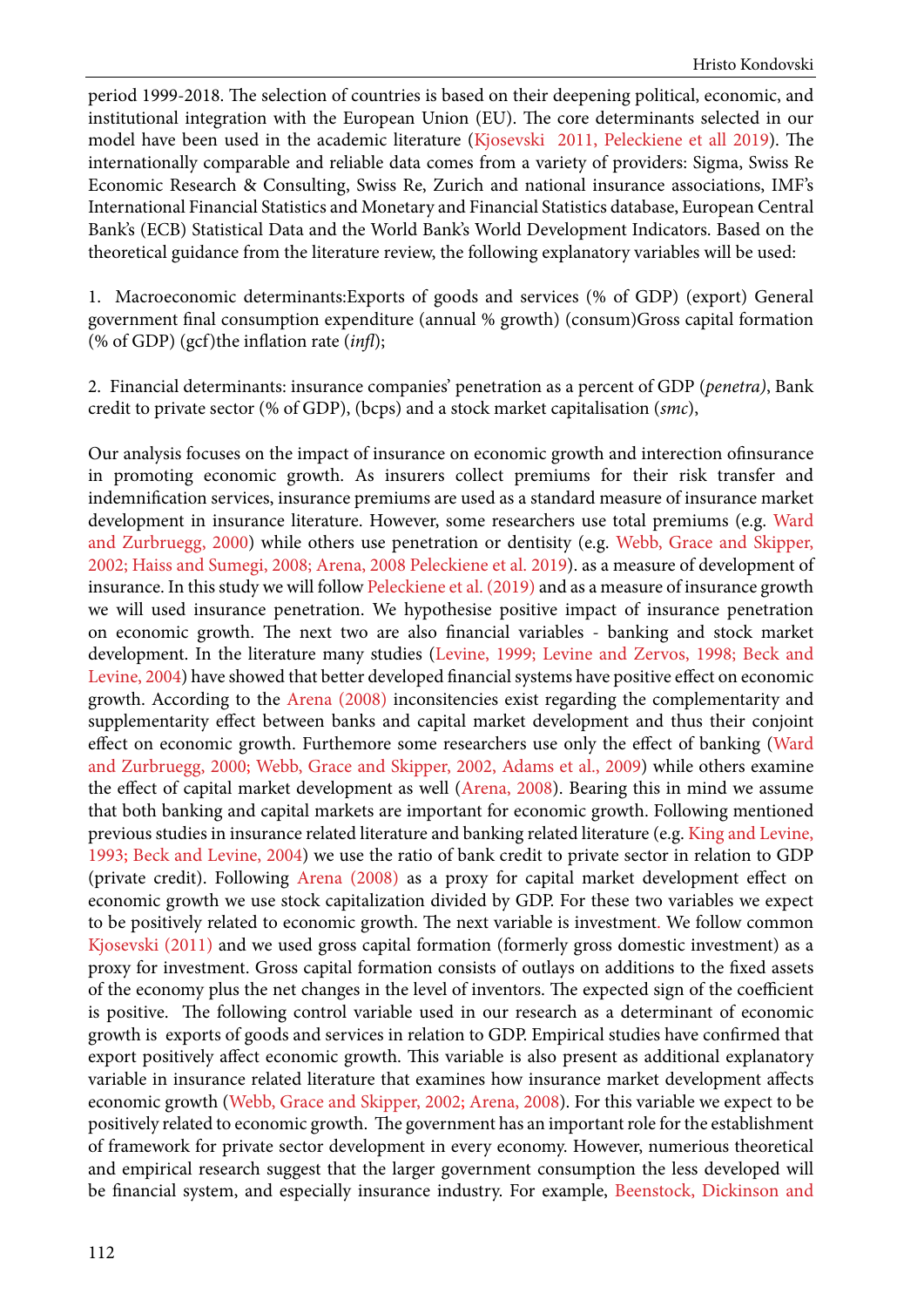[Khajurja \(1986\)](#page-11-0) found that life insurance premiums vary inversely with social security coverage. If government provide indemnification for property losses, disability, retirement and health care, individuals will have less incentives to purchase insurance ([Skipper and Kwon, 2007\),](#page-12-0) the fact that was especially emphasised during the communist era in Eastern Europe ([Dorfman, 2008\)](#page-11-0). Also, greater government consumption is generaly considered to decrease the efficiency of investments as its investments are directed by political and social considerations ([Webb, Grace and Skipper,](#page-12-0)  [2002;](#page-12-0) [Dorfman, 2008\)](#page-11-0). Therefore, general goverment consumption is usually used as a control variable when depicting economic growth in both banking related literature [\(King and Levine,](#page-11-0)  [1993;](#page-11-0) [Levine, 1998;](#page-11-0) [Berthelemy and Varoudakis, 1996;](#page-11-0) [Ahlin and Pang, 2008\)](#page-11-0) and insurance related literature [\(Ward and Zurbruegg, 2000;](#page-12-0) [Webb, Grace and Skipper, 2002;](#page-12-0) [Arena, 2008](#page-11-0)). We measure government expenditure as a ratio of general goverment expenditures to GDP. We hypothesise negative relationship between government expenditures and economic growth. The last variable used to control for other influences on economic growth is the inflation rate. It is used to account for monetary discipline. It is expressed by the GDP deflator (annual percentage). With this variable, we expect a negative correlation with economic growth.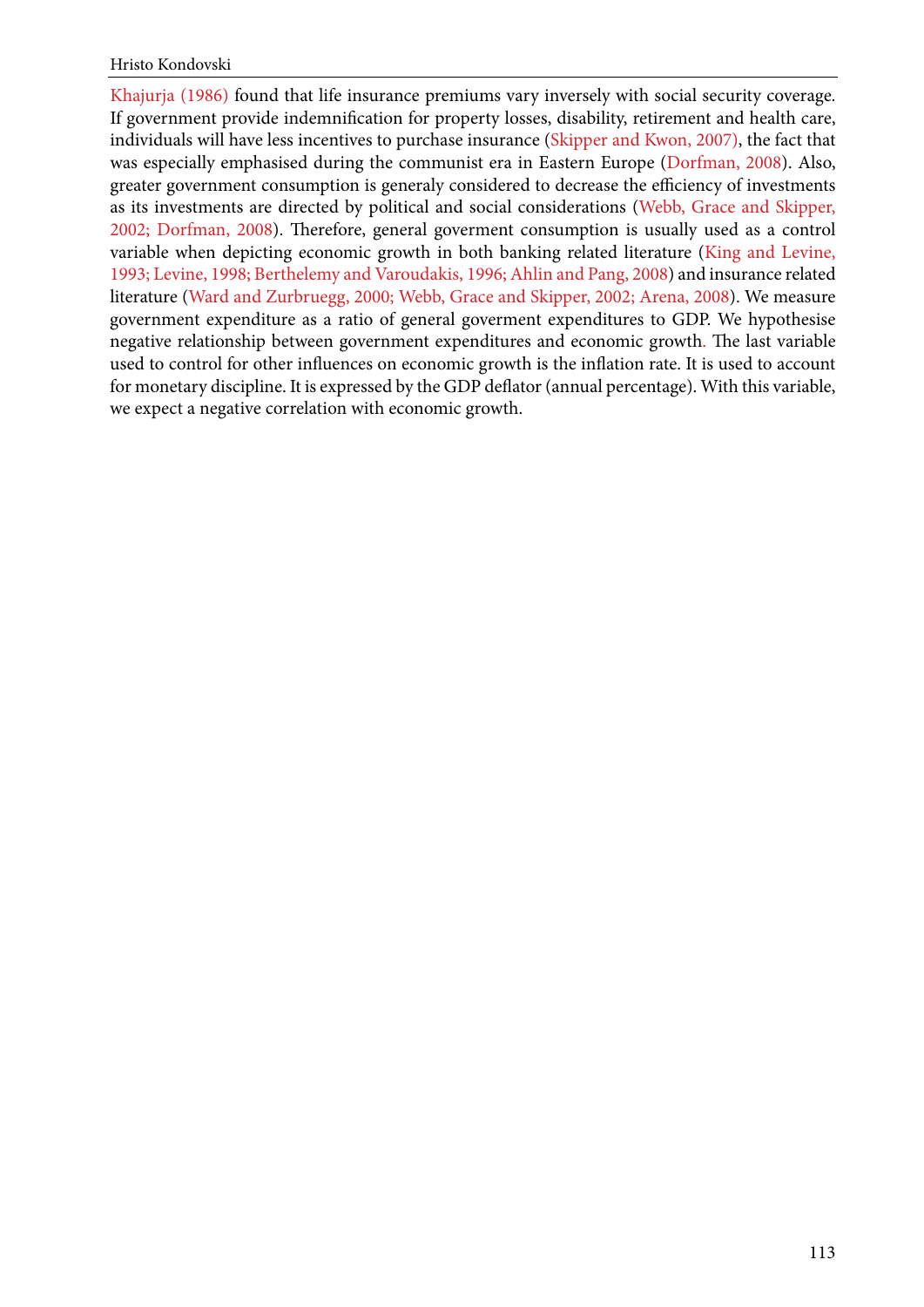|              | <b>GDPG</b> | <b>PENETRA</b> | <b>BCPS</b> | <b>STOC</b> | <b>EXPORT</b> | <b>INVES</b> | <b>INF</b> |
|--------------|-------------|----------------|-------------|-------------|---------------|--------------|------------|
| Mean         | 3.249       | 2.813          | 47.41       | 5.281       | 56.36         | 24.95        | 4.030      |
| Median       | 3.604       | 2.7            | 47.26       | 2.416       | 57.03         | 24.58        | 2.831      |
| Maximum      | 11.888      | 6              | 100.7       | 33.78       | 96.21         | 41.89        | 45.80      |
| Minimum      | $-14.81$    | 0.71           | 0.186       | 0.020       | 21.58         | 12.65        | $-1.544$   |
| Observations | 220         | 213            | 170         | 173         | 219           | 219          | 220        |

Table 1. Descriptive statistics.

Source: Authors' calculations.

The heterogeneity in economic growth rates (*gdpg*) is remarkable: the annual GDP growth varies from almost 12% to nearly -15%. The insurance penetration also displays large differences: it ranges from a minimum of 0.7% of GDP, up to a maximum of 6% of GDP. Also there are large differences in other selected determinants such as stoc market capitalization and inflation. The empirical strategy in this study is based on a panel data analysis. According to [Maddala \(2001\),](#page-11-0) one of the main advantages of panel data estimation is that it allows for testing and adjustment of the assumptions that are implicit in the cross-sectional analysis. *Hsiao*(1986) adds other benefits of conducting a panel data analysis: (1) panel data suggest that individual countries are heterogeneous; (2) panel data give more information, more variability, less collinearity among other variables, greater degrees of freedom and higher efficiency; (3) panel data can capture and measure effects that are not detectable by cross-sectional time-series analysis, as well as provide a test platform for more complicated behavioral models. The model is a linear regression model linking indicators that measure the growth of the GDPG in the countries under investigation with several potentially relevant determinants, as depicted by Equation (1).

$$
GDPG_i = \beta_l PEN_{i,t} + \beta_j DET_{j,i,t} + u_{i,t}
$$
 (1)

where *i* refers to the country ( $i=1-11$ ); *t* refers to time periods (years) ( $t=1-19$ ); *GDPG*<sub> $ii$ </sub> is the dependent variable, i.e. a gdp growth; PEN is a penetration of insurance  $\beta$ , is the coefficients of this explanatory variable, $DET_{_{i,j}}$  is a vector of potential driving forces of GDP growth;  $\beta_{_j}$  are the coefficients of these explanatory variables, and  $u_{i}$  are the idiosyncratic (observation-specific) errors. Before proceeding to the econometric method, we need to verify the stationarity of the variables selected. In this paper, we performed a panel analysis and applied panel unit root tests – the *Im,Pesaran* and *Shin-* (IPS) test (2003) and two alternatives of a Fisher-type test (Augmented Dickey-Fuller (ADF) and Perron (PP) test), as outlined by [Maddala and Wu \(1999\).](#page-11-0) These tests allow for the deterministic and dynamic effects differing across the panel members. In this paper, a 10% level of importance was applied as a critical value for determining whether the time series is stationary. According to [Baltagi \(2001\)](#page-11-0), the Fisher-type tests have more advantages, because: (1) the cross-sectional dimension can be either finite or infinite; (2) each group can have nonstochastic and stochastic components; and (3) the time-series dimension can vary for each crosssection. An additional advantage is that, unlike the IPS test, it does not require a balanced panel and allows for the use of different lag lengths in the individual ADF regressions. In our study, we prefer the Fisher-type tests, but we also report the results of the IPS tests to provide an additional check for robustness. Furthermore, to estimate the existence of a long-run relationship between the dependent variable and the explanatory variables, we must test the cointegration equations in the panel. In this paper, we will use two cointegration tests – [Pedroni \(1999\)](#page-12-0) and [Kao \(1999\)](#page-11-0) – to test the null hypothesis of no cointegration between the selected determinants. Having established the cointegration tests, the next step is to estimate the long-term relationship between the variables.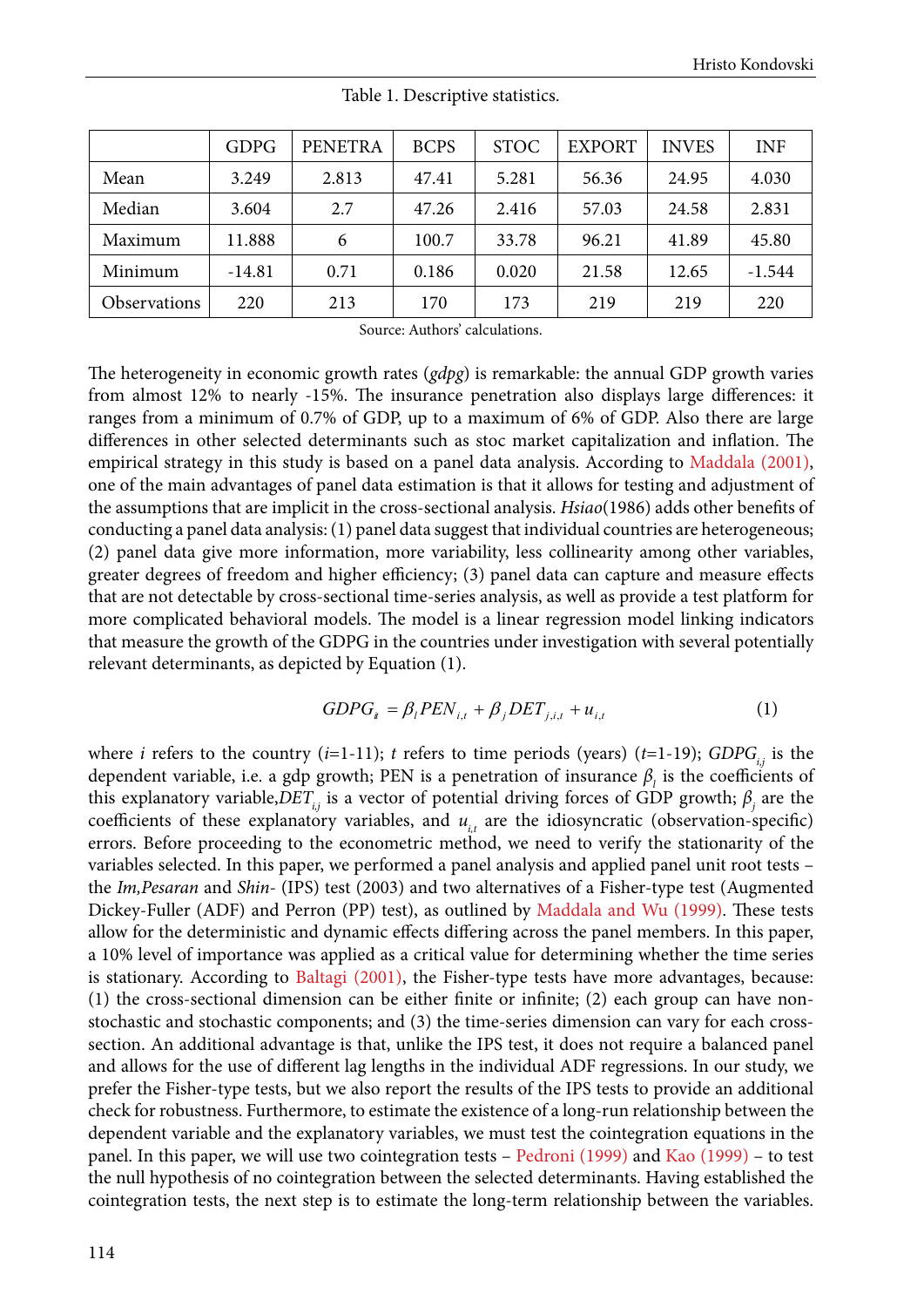The literature proposes different estimation methods for panel cointegration models. In this paper, we will be using the Fully Modified Ordinary Least Square (FMOLS) and the Dynamic Ordinary Least Squares (DOLS) estimators. We choose these methods for several reasons. Firstly, the OLS estimator is a biased and inconsistent estimator when applied to a cointegrated panel. On the other hand, DOLS and FMOLS take care of both small sample bias and endogeneity bias by taking the leads and lags of the first-differenced regressors ([Kao, and Chiang, 2000](#page-11-0)). Secondly, for panels that have a larger time dimension (*T*), the dynamic estimator of the Generalized Method of Moments (GMM) is not very effective, as it is more applicable when the number of the cross-sectional units is higher than the time periods ([Roodman](#page-12-0)*,* 2009). In this research, the time dimension (*T*=19) is much greater than the cross-sectional dimension (*N*=11). Thirdly, these estimators allow for a greater flexibility in the presence of heterogeneity in the examined cointegrated vectors ([Pedroni,](#page-12-0)  [1999; 2001](#page-12-0)). Given that this study meets the number-of-observations criterion under all three models, we expect the results to be asymptotically equivalent to authenticate the robustness of the results.

With a view to explain the idea of FMOLS estimator, we refer to the following fixed-effects model:

$$
GDPG_{i,t} = \alpha_i + x'_{i,t} \beta + u_{i,t} \tag{2}
$$

where,  $i$  (=1, 2,..., *N*), and  $t$  (=1, 2, ..., *T*) indexes being the cross-sectional units and time series units, respectively, *GDPG*, is the GDP growth (an  $I(1)$  process),  $\beta$  is the vector of parameters,  $\alpha_i$ are intercepts and  $u_{i}$  are the stationary disturbance terms. Here,  $x_{i}$  are assumed to be the vector of explanatory variables, which are *I(1)* for all cross-section units. It is assumed that it follows an autoregressive process in the following form:

$$
x_{i,t} = x_{i,t-1} + \varepsilon_{i,t} \tag{3}
$$

with an innovation vector:  $w_{i,t} = (u_{i,t}, \varepsilon_{i,t})$ 

Given that  $w_{i,t} = (u_{i,t}, \varepsilon_{i,t}) \sim I(0)$ , the variables are said to be cointegrated for each member of the panel with the cointegrating vector *β*. The asymptotic distribution of the OLS estimator is the condition for the long run covariance matrix of the innovation vector. The FMOLS estimator is derived by making an endogeneity correction (by modifying the variable *GDPG<sub>i</sub>*) and a serial correlation correction (by modifying the long run covariance of the innovation vector,  $w_{i,t}$ ). The resulting final estimator is expressed as follows:

$$
\beta_{FMOLS} = \left[ \sum_{i=1}^{N} \sum_{t=1}^{T} \left( x_i - \overline{x} \right) x_i - \overline{x}_i \right)^{-1} * \left[ \sum_{i=1}^{N} \left( \sum_{t=1}^{T} \left( x_i - \overline{x} \right) GDPG_t - T \hat{\Delta}_{\varepsilon U} \right) \right]^{-1} \tag{4}
$$

The DOLS estimator has been extended to panel analysis by [Kao and Chiang \(2000\)](#page-11-0), who developed finite sample properties of the OLS, DOLS, and Pedroni's FMOLS. The DOLS estimator in a panel case environment is obtained by running the following regression:

$$
GDPG_{i,t} = \alpha_i + \beta_i x_{i,t} + \sum_{k=-p_1}^{p_2} \delta_k \Delta GDPG_{i,t-k} + \sum_{k=q_1}^{q_2} \lambda_k \Delta x_{i,t-k} + u_{i,t}
$$
(5)

where *p* and *q* denote the numbers of leads and lags typically chosen using certain information criterion (e.g., Akaike, Hansen).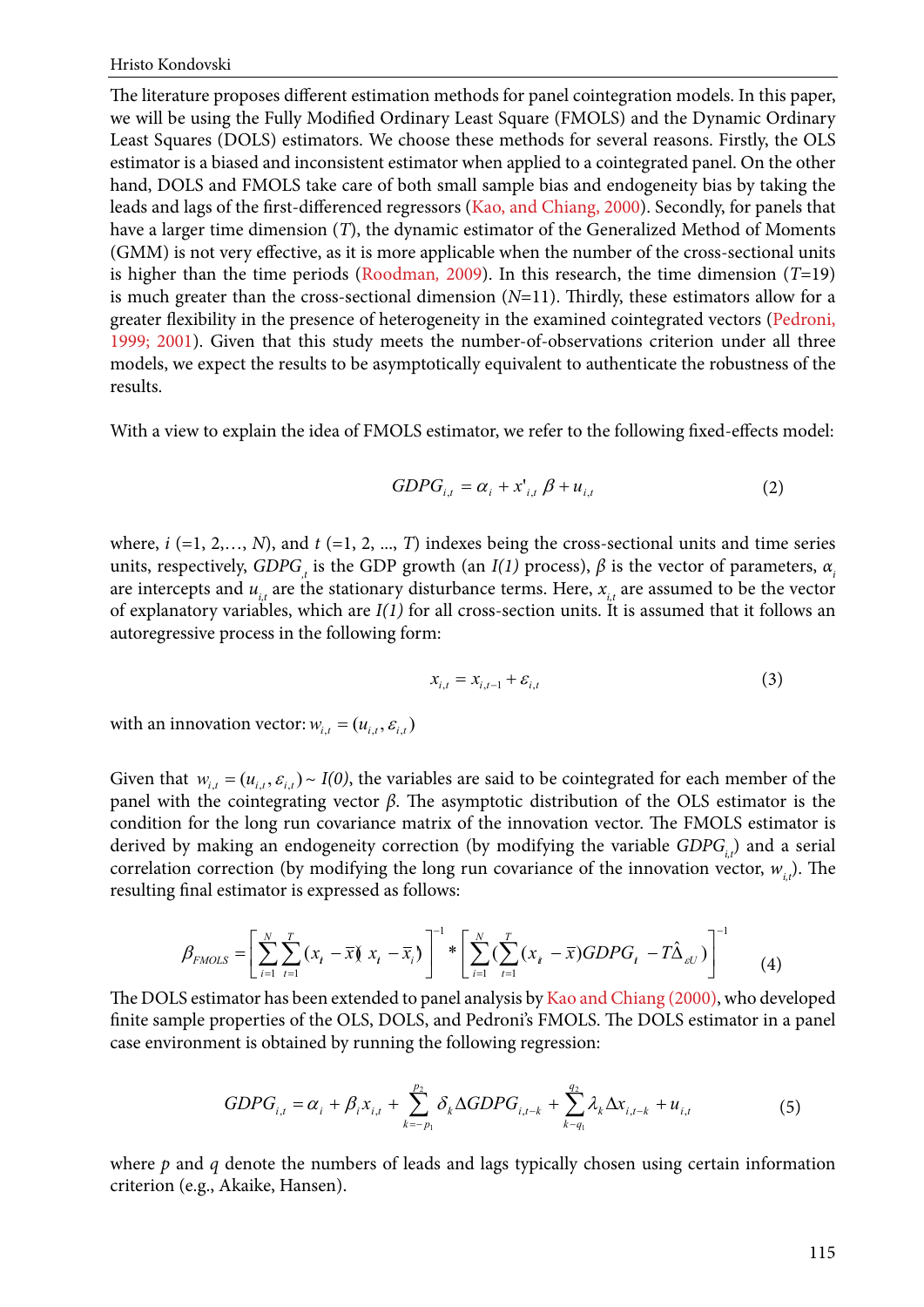Based on all the above, the further analysis will evaluate the results of FMOLS and DOLS estimations.

# **3. EMPIRICAL RESULTS**

In this section, we present the results of the econometric analysis of the impact of insurance on economic growth in the selected new EU member states. The first step of our empirical analysis was to perform panel unit root tests. As already mentioned in the previous section, we applied panel-IPS unit root tests and Fisher-Type tests using ADF and PP-test, as outlined by [Maddala](#page-11-0) [and Wu \(1999\)](#page-11-0). These tests are conducted on both levels and first differences for all variables in the model. The all-time series involved contains unit roots according to the IPS test. Furthermore, the panel unit roots tests for ADF and PP also support the hypothesis of a unit root in all variables across countries.Following the traditional null hypothesis of stationarity, the results consistently accept stationarity at first difference and reject stationarity at levels indicating that all series are I(1).

|               | Im, Pesaran and Shin W-stat |                          | ADF-Fisher Chi square |                          | PP-Fisher Chi square |                          |             |
|---------------|-----------------------------|--------------------------|-----------------------|--------------------------|----------------------|--------------------------|-------------|
| Variables     | At a<br>level of            | First<br>differentiation | At a<br>level of      | First<br>differentiation | At a<br>level of     | First<br>differentiation | Implication |
| <b>GDPG</b>   | 1.37                        | $-3.79***$               | 24.32                 | $51.09***$               | 8.96                 | $63.49***$               | I(1)        |
| <b>PEN</b>    | 1.13                        | $-3.91***$               | 14.46                 | $54.19***$               | 21.74                | $118.6***$               | I(1)        |
| <b>BCPS</b>   | $-0.87$                     | $-4.26***$               | 27.81                 | $53.45***$               | 64.38                | 78.49***                 | I(1)        |
| <b>STOCK</b>  | $-1.50$                     | $-4.79***$               | 29.14                 | $68.46***$               | 30.44                | $129.0***$               | I(1)        |
| <b>EXPORT</b> | 2.69                        | $-5.79***$               | 6.05                  | $74.3***$                | 7.96                 | $117.8***$               | I(1)        |
| <b>INV</b>    | $-0.25$                     | $-7.62***$               | 39.36                 | $97.30***$               | 26.42                | $131.5***$               | I(1)        |
| <b>INF</b>    | 0.24                        | $-5.33***$               | 28.35                 | $70.75***$               | 7.24                 | $47.09***$               | I(1)        |

Table 2. Panel unit root tests.

\*, \*\* and \*\*\* indicate that the test statistic is significant at the 10%, 5% or 1% level.

Source: Authors' calculations.

Following the panel unit root tests results for all series of interest, the null hypothesis of a unit root cannot be rejected. Since the null hypothesis of a unit root holds for all series of interest, we continued with panel cointegration tests as the next step.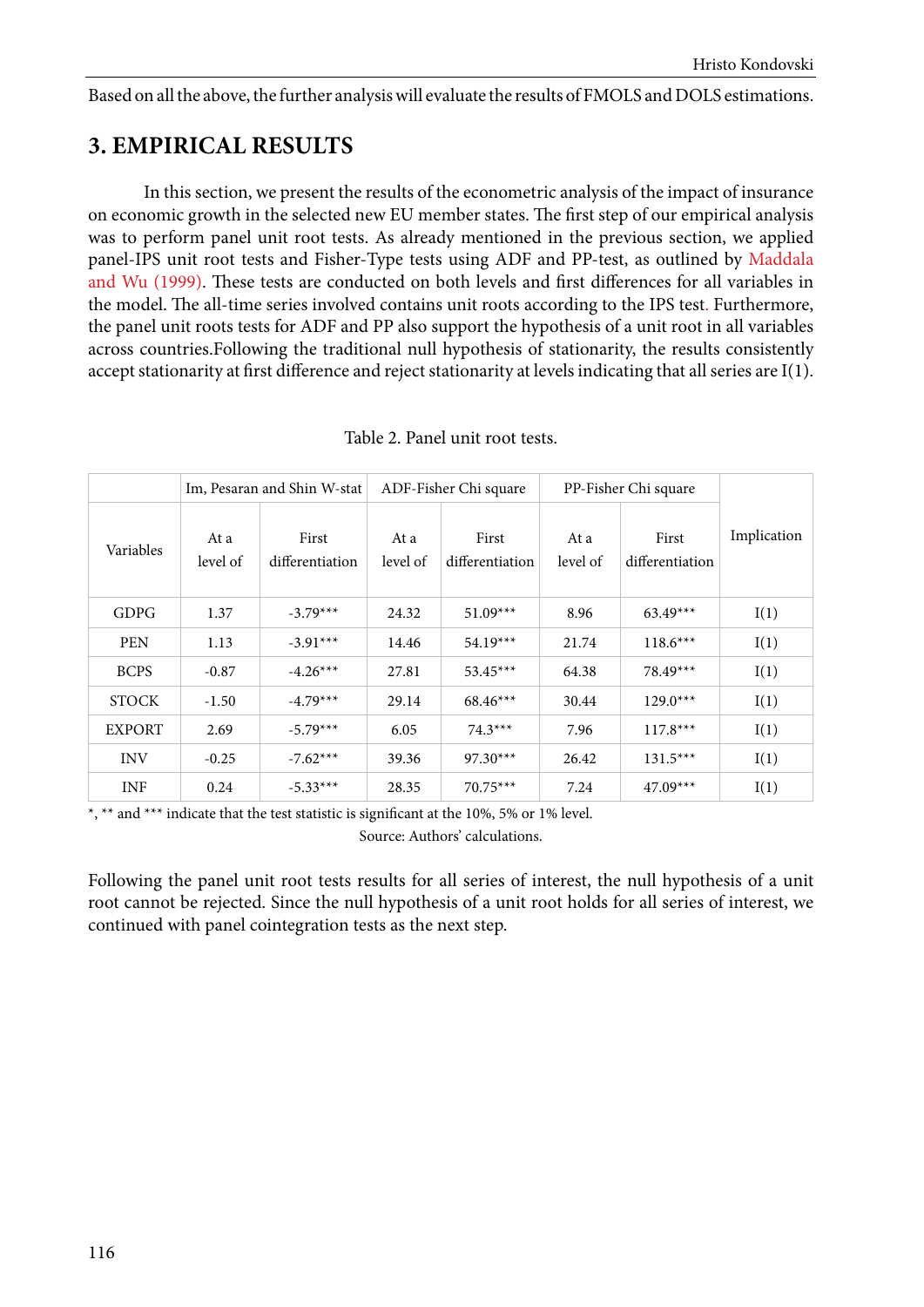| Model                                        | 11 EU member countries |  |  |  |
|----------------------------------------------|------------------------|--|--|--|
|                                              | <b>Stat</b>            |  |  |  |
| Panel v-Statistic                            | $-1.45$                |  |  |  |
| Panel rho-Statistic                          | 2.76                   |  |  |  |
| Panel PP-Statistic                           | $-1.73***$             |  |  |  |
| Panel ADF-Statistic                          | $2.74***$              |  |  |  |
| Group rho-Statistic                          | 3.39                   |  |  |  |
| Group PP-Statistic                           | $-12.1***$             |  |  |  |
| Group ADF-Statistic                          | $-11.7***$             |  |  |  |
| Kao Residual Cointegration Test $(p$ -value) | 0.000                  |  |  |  |

### Table 3. Results of Pedroni's and Kao's panel cointegration tests.

Source: Authors' calculations.

As presented in Table 6, the majority of Pedroni's (1999, 2001) tests indicate that there is a cointegration relationship for all four models. The Kao's (1999) test in Table 6 also indicates a cointegration relationship in all models. This also implies the existence of a long-run relationship among the variables in all cases. In line with the purpose of this study, once the properties of all variables are co-integrated, the next step is to implement the FMOLS and DOLS tests in order to investigate the long-run linkage among the insurance penetration and economic growth.

|               | Total<br>$(11$ NMS $)$ |        |             |        |  |  |
|---------------|------------------------|--------|-------------|--------|--|--|
| Variables     | <b>FMOLS</b>           |        | <b>DOLS</b> |        |  |  |
| <b>PEN</b>    | $0.16***$              | (0.14) | $0.26***$   | (0.31) |  |  |
| <b>BCPS</b>   | $0.09**$               | (0.08) | $0.08***$   | (0.01) |  |  |
| <b>STOCK</b>  | 0.01                   | (0.02) | 0.04        | (0.05) |  |  |
| <b>EXPORT</b> | 0.03                   | (0.01) | 0.09        | (0.02) |  |  |
| <b>INV</b>    | $0.25***$              | (0.02) | $0.30***$   | (0.05) |  |  |
| <b>INF</b>    | $-0.04$                | (0.03) | $-0.19***$  | (0.05) |  |  |

#### Table 4. Estimation results.

Note: \*, \*\* and \*\*\* indicate that the test statistic is significant at the 10%, 5% or 1% level.

Standard errors in parentheses.

From the resultsof the analysis from the methodswe can conclude that the growth insurance penetration positively affects economic growth, with statistical significance of1%, The results of the analysis showed that the financial sector, in this case the insurance sector is not only a passive follower of economic growth, but its determinant. The contribution of insurance to the economic growth achieved by its participation in the execution of the given functions of financial system, and primarily those relating to risk management, accumulation and allocation of monetary funds. Namely, the organization of communities at risk of the principle of reciprocity, ie by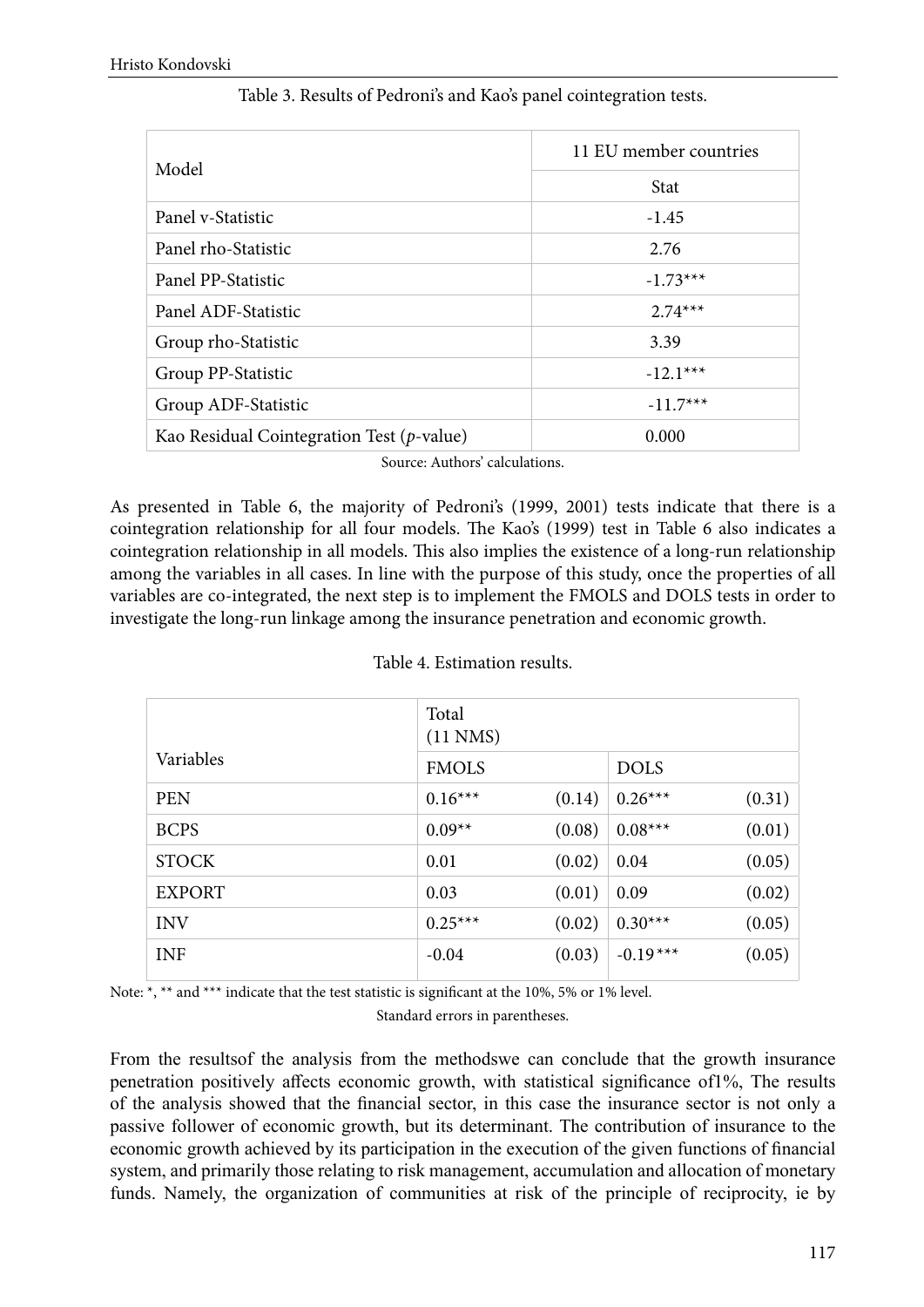reducing transaction costs and information asymmetry in the transmission of financial resources, insurers limit affecting productivity of capital and technological innovations in the rate of saving. Additionally, increasing the efficiency of financial intermediation can reduce the cost of mediation or part of the savings used to settle of that cost, further of forementioned features would make a positive impact on economic growth. In this contex also the results from BCPS show positively and statistically significant effect on economic growth. From the other determinants only investment was significant in both methods, while inflation was significant negative effect only when we used DOLS method.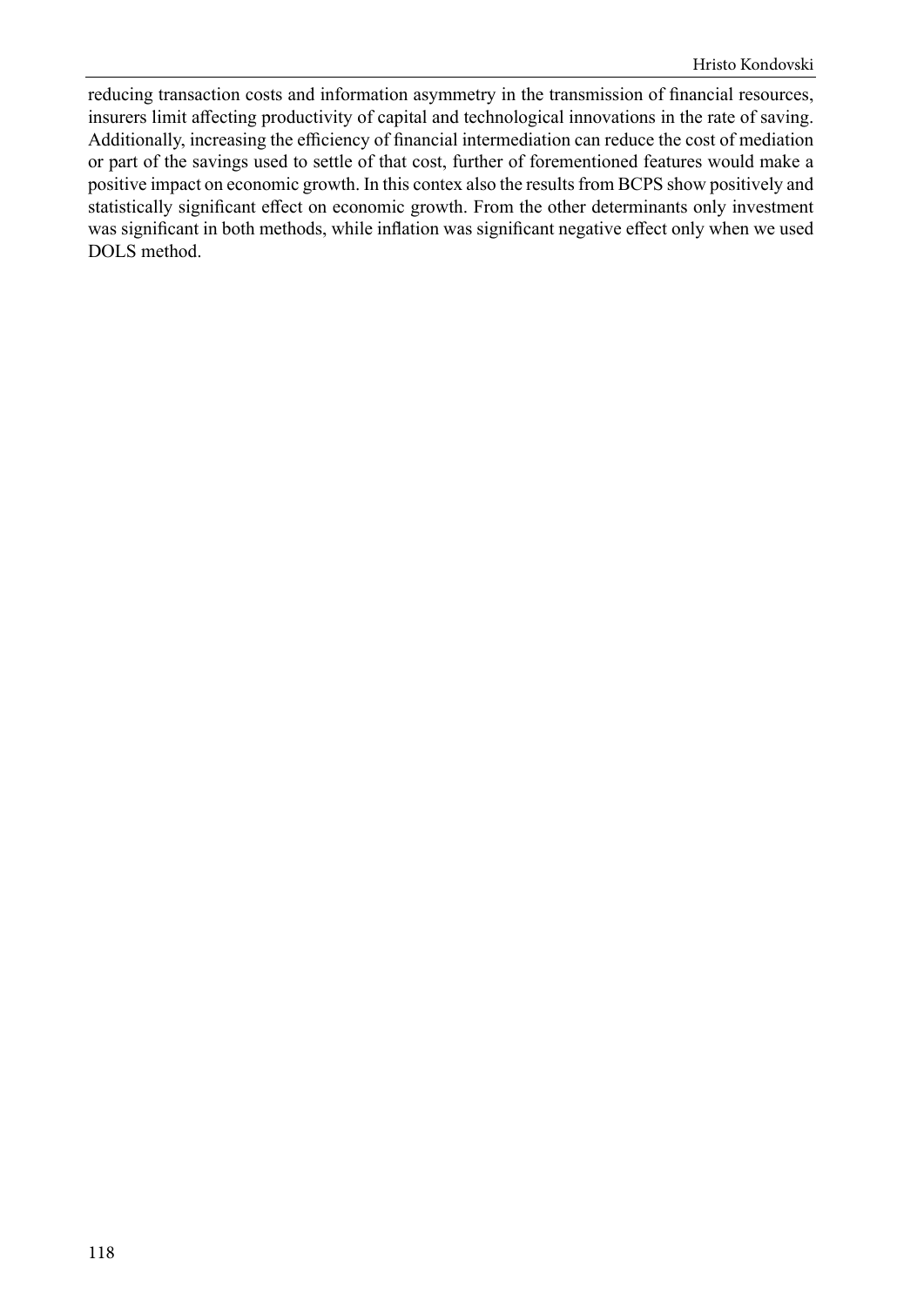## **CONCLUSION**

Using dynamic and fully modified ordinary least squares we examined whether insurance, contribute to economic growth in 11 new EU member states from Central and Eastern Europe, using annual data fortheperiod 1999-2018. According to our results we find evidence for a growthsupporting role of insurance. Namelly insurance positively and significantly affects economic growth insurance development promotes economic growth. Thus, functions of insurance companies - providing means of risk management and performing mobilization and allocation of resources - are important for economic growth and is in line with previous studies and with our hypothesis.The findings from this study could be suggestive for insurance sector's policy makers. The key is to implement the policies that are going to provide institutional improvements, encourage competition, and contribute to increasing efficiency, especially in risk management, and product development of insurance companies. In the future research of insurance-growth, besides insurance penetration, insurance development could be measured by annual insurance premium, insurance density and by the assets of insurance companies. Also, research of interrelationship between insurance and nonfinancial sectors of the economy in the promotion of economic growth should be of interest for further research. Finally, the results from panel study such as ours might hide actual results for specific countries. Therefore, in addition to longer time periods, further research of the issue of how insurance market development promotes economic growth should focus on per country analyses.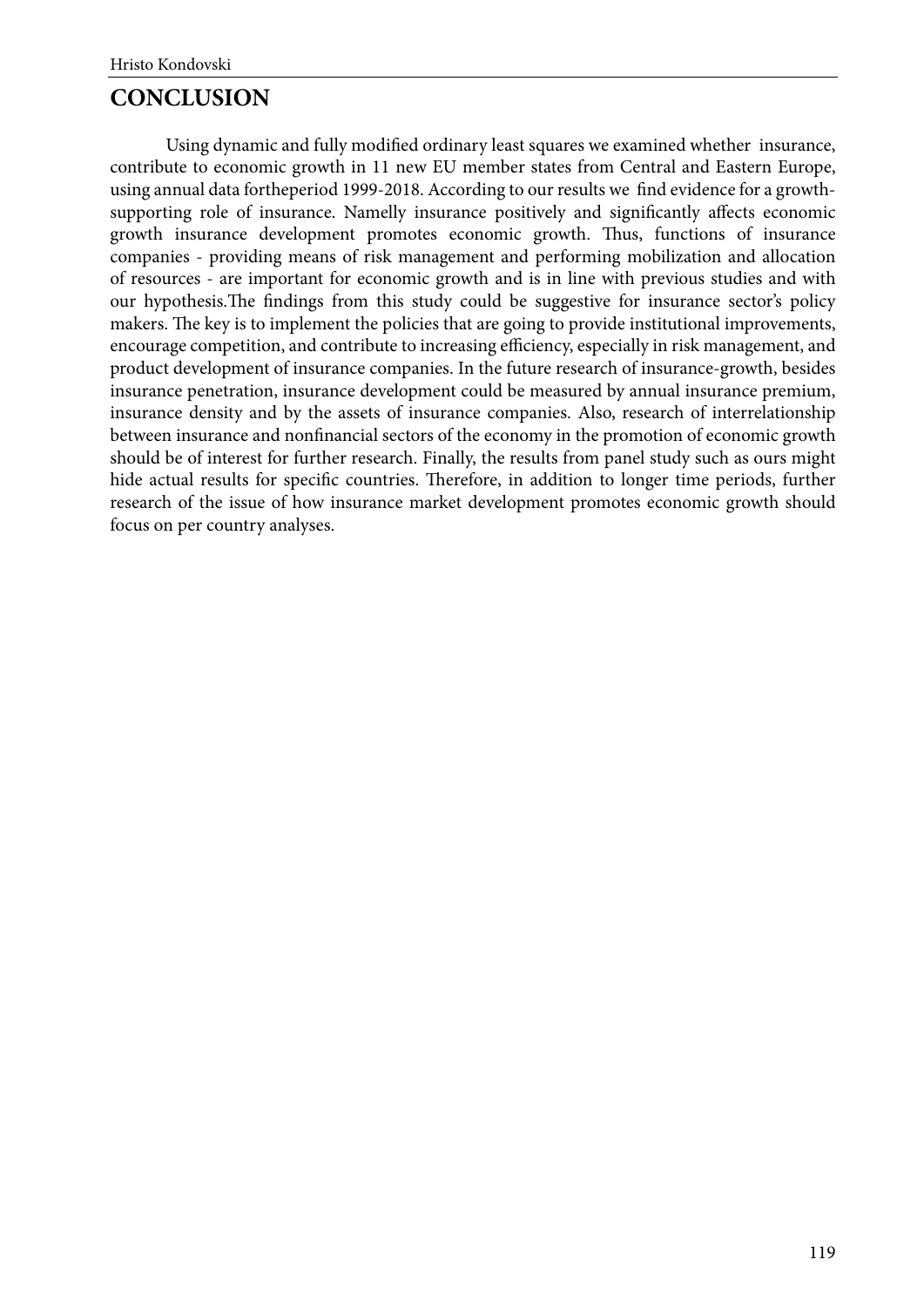### <span id="page-11-0"></span>**REFERENCES**

- Adams, M., Andersson, J., Andersson L-F. and Lindmark, M. (2009) "Commercial banking, insurance and economic growth in Sweden between 1830and 1998", *Accounting, Business & Financial History*, Vol. 19, No. 1: 21-38. <https://doi.org/10.1080/09585200802667139>
- Ahlin, C. and Pang, J.(2008) "Are financial development and corruption control substitutes in promoting growth?"*. Journal of Development Economics,* Vol. 86, No. 2: 414-433. <https://doi.org/10.1016/j.jdeveco.2007.07.002>
- Arena, M. (2008) "Does Insurance Market Activity Promote EconomicGrowth? A Cross-Country Study for Industrialized and Developing Countries", *Journal of Risk and Insurance,* Vol. 75, No. 4: 921-946.
- *Baltagi*, B (*2001).*"Econometric Analysis of Panel Data", 2nd ed., John Wiley and Sons,
- Brainard, L. (2008). What is the role of insurance in economic development? Zurich Financial Services, Zurich,
- Berthelemy, J. C. and Varoudakis, A. (1996) Economic Growth,Convergence Clubs, and the Role of Financial Development"*. Oxford Economic Papers,* New Series, Vol. 48, No. 2: 300-328.
- Beck, T. and Levine, R. (2004) "Stock markets, banks, and growth:Panel evidence, *Journal of Banking & Finance*, Vol. 28, No. 3: 423-442. [https://doi.org/10.1016/S0378-4266\(02\)00408-9](https://doi.org/10.1016/S0378-4266(02)00408-9)
- Beenstock, M., Dickinson, G. and Khajuria, S. (1986)"TheDetermination of Life Premiums: An International Cross-Section analysis" 1970-1981, *Insurance, Mathematics and Economics*, Vol. 5, No. 4: 261-270
- Cristea, M., Marcu, N., & Carstina, S. (2014)"The relationship between insurance and economic growth in Romania compared to the main results in Europe—A theoretical and empirical analysis". Procedia Economics and Finance, 8: 226–235. doi[:10.1016/S2212-5671\(14\)00085-9](http://dx.doi.org/10.1016/S2212-5671(14)00085-9)
- Dawson, P.J. (2008) "Financial development and economic growth in developing countries". *Progress in Development Studies.* [https://doi.org/10.1177/146499340800800402](https://doi.org/10.1177%2F146499340800800402)
- Din S. M. Abu-Bakar, A Regupathi, A (2017) "Does insurance promote economic growth: A comparative study of developed and emerging/ developing economies Cogent Economics & Finance. <https://doi.org/10.1080/23322039.2017.1390029>
- Dorfman, M. S. (2008), "Introduction to Risk Management and Insurance", Upper Saddle River, NJ: Pearson Education, Inc.
- Haiss, P. and Sümegi, K. (2008) "The relationship between insurance and economic growth inEurope: a theoretical and empirical analysis", *Empirica*, 35 (4):405-431 doi [10.1007/s10663-008-9075-2](https://econpapers.repec.org/scripts/redir.pf?u=https%3A%2F%2Fdoi.org%2F10.1007%252Fs10663-008-9075-2;h=repec:kap:empiri:v:35:y:2008:i:4:p:405-431)
- Grace, M. F., Rebello M. J., (1993)"Financing and the Demand for Corporate Insurance", The Geneva Risk and Insurance Review, Palgrave Macmillan Journals, vol. 18(2):147-171,
- [Kao](https://www.sciencedirect.com/science/article/abs/pii/S0304407698000232#!)**,** C*,* and Min-Hsien *C*, 2000. "On the estimation and inference of a cointegrated regression in panel data",*Advances in Econometrics* 15:179-222
- [Kao,](#page-12-0) C (1999)"Spurious regression and residual-based tests for cointegration in panel data, *[Journal](https://www.sciencedirect.com/science/journal/03044076)  [of Econometrics](https://www.sciencedirect.com/science/journal/03044076)*Volume 90, Issue 1: 1-44
- King, R and Levine, R. (1993) "Finance and Growth. Schumpeter Might Be Right. *Policy Research Working papers, 1083*.
- Levine, R. (1997) "Financial Development and Economic Growth: Views and Agenda". *Journal of Economic Literature*, Vol. XXXV(6), pp. 688-726.
- Maddala, G. S, and Wu, Shaowen (1999)"A comparative study of unit root tests with panel data and a new simple test".*Oxford Bulletin of Economics and Statistics*, 61(S1): 631-652 *Maddala, G.S. 2001.Introduction to Econometrics*. 3rd Edition, Wiley, New York.
- USAID. (2006) "Аssessment on How Strengthening the Insurance Industry in Developing Countries Contributes to Economic Growth", *United States Agency for International Development*